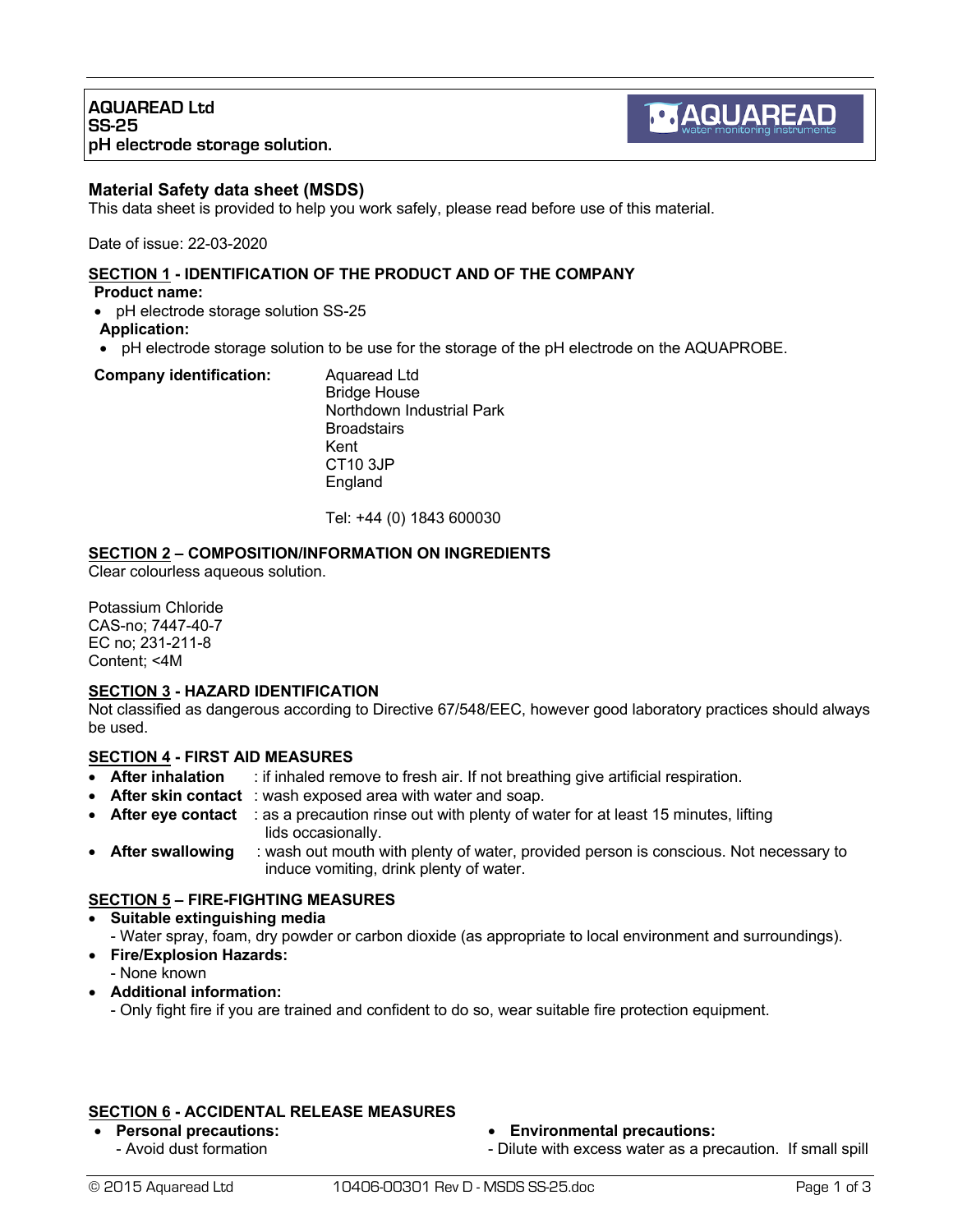occurs absorb with sand or another inert absorbent. If large spill occurs dam with absorbent material, collect in containers and dispose of according to local regulations. Wash exposed area thoroughly.

# **SECTION 7 - HANDLING AND STORAGE**

• **Handling:**

- Use good laboratory practice, abide with local health and safety procedures. Provide appropriate exhaust ventilation where dust is formed.

# **SECTION 8 - EXPOSURE CONTROL/PERSONAL PROTECTION**

#### • **Personal protective equipment:** - Change contaminated clothing as required.

• **Protective gloves:**

- For prolonged/repeated exposure wear appropriate gloves (plastic, nylon, latex). Wash hands after working with substance.

### **SECTION 9 - PHYSICAL/CHEMICAL PROPERTIES**

- **Appearance** : Colourless liquid
	-
- **Odour** : Odourless
	-
- **Solubility** : Soluble
- **Melting point** : No data available
- **Boiling point** : lowest known value is 100°C (water)
- **pH value at 20ºC** : 4-7
- **Flash point** : No data available
- **Explosive properties** : No data available
- **Explosion limits** : No data available
- **Ignition temperature** : No data available

### **SECTION 10 - STABILITY AND REACTIVITY**

- **Conditions to be avoided:**
	- Strong heating (above boiling point).
	- Stable in the recommended storage conditions.
- **Hazardous decomposition products:**
	- See section 5 in the event of fire.
- **Substances to be avoided:** - Strong oxidising agents, strong acids.
- **Hazardous decomposition products (formed under fire condition)**
- Hydrogen chloride gas, potassium oxides.

# **SECTION 11 - TOXICOLOGICAL INFORMATION**

*Acute toxicity* LD50 (KCl) Oral-rat; 2600mg/kg

*Irritation and corrosion* Eyes-Rabbit; mild eye irritation (24h)

*Signs and symptoms of exposure*

# • **Storage:**

- Store in a well ventilated, cool dry place away from direct sunlight. Keep container tightly closed when not in use.

### • **Respiratory protection:**

- Not required. If excess dust is formed wear N95 (US) or type P1 (EN 143) dust masks. Respirators and components should be tested and approved under appropriate government standards.

#### • **Eye protection:**

- Safety glasses with side shields, goggles or face mask.